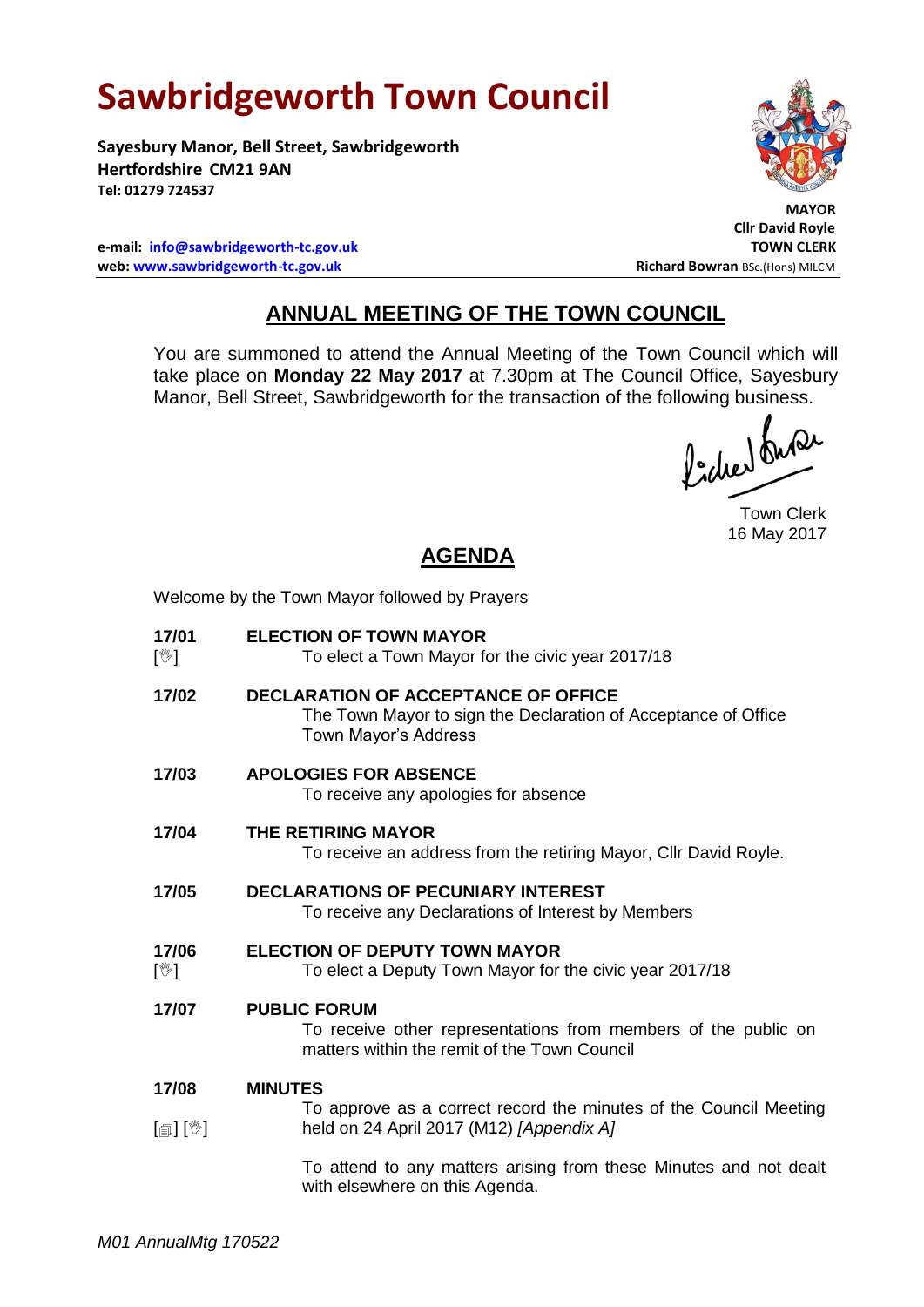| To receive and note the minutes of the Planning Committee<br>Meetings held on:<br>24 April 2017 (P18) [Appendix B]<br>$\lbrack \oplus \rbrack$<br>$\lbrack \circledcirc \rbrack$<br>08 May 2017 (P19) [Appendix C]<br>17/10<br><b>COUNCILLOR VACANCY</b><br>To note that due to the disqualification of William Mortimer under<br>section s85(1) LGA (1972) there is a vacancy on the town council.<br>Notices of the vacancy have been published and local electors have<br>until 30 May 2017 to request an election. If no election is requested<br>then the town council may co-opt to fill the vacancy.<br>17/11<br><b>MAYOR'S CORRESPONDENCE/COMMUNICATIONS</b><br>To receive Mayor's appointments and communications<br>17/12<br><b>REPRESENTATIVES REPORTS</b><br>To receive representatives reports from:<br><b>County Councillor</b><br><b>District Councillors</b><br>٠<br><b>Hertfordshire Police</b><br>$\bullet$<br><b>Other Representatives</b><br><b>TOWN CLERK'S REPORT</b><br>17/13<br>To receive and note the Town Clerk's report for the month of May<br>2017<br>[Attached as Appendix D]<br>$\lbrack \blacksquare \rbrack$<br><b>TOWN PROJECT MANAGER'S REPORT</b><br>17/14<br>To receive and note the Town Project Manager's report for the month<br>of May 2017<br>[Attached as Appendix E]<br>$[\blacksquare]$<br>17/15<br>THE HAILEY CENTRE REPORT<br>To receive the Hailey Centre Executive Committee Chairman's<br>$\textsf{[}$<br>Report for 2016<br>[attached as Appendix F]<br>17/16<br><b>YOUNG PEOPLE'S RECREATION CENTRE REPORT</b><br>To receive the Hailey Centre Executive Committee Chairman's<br>$\mathbb{D}[\mathbb{D}^1]$<br>Report for 2017<br>[attached as Appendix G]<br><b>COMMITTEE STRUCTURE</b><br>17/17<br>To agree a Committee structure for the year 2017/18<br>[proposed structure attached as Appendix H]<br>$\mathbb{D}[\mathbb{D}^1]$<br>17/18<br><b>COMMITTEES</b><br>To appoint Members to Committees, sub-Committees, Working<br>Parties and Task and Finish Groups for the year 2017/18.<br>$\mathbb{D}[\mathbb{D}^1]$<br>[proposed structure attached as Appendix I]<br><b>DELEGATION OF AUTHORITY</b><br>17/19<br>To agree the delegation of authority to the Chairman and Deputy<br>Chairman of the Planning Committee for the months of August and<br>$[\mathbb{V}]$<br>December. | 17/09 | <b>PLANNING COMMITTEE</b> |
|------------------------------------------------------------------------------------------------------------------------------------------------------------------------------------------------------------------------------------------------------------------------------------------------------------------------------------------------------------------------------------------------------------------------------------------------------------------------------------------------------------------------------------------------------------------------------------------------------------------------------------------------------------------------------------------------------------------------------------------------------------------------------------------------------------------------------------------------------------------------------------------------------------------------------------------------------------------------------------------------------------------------------------------------------------------------------------------------------------------------------------------------------------------------------------------------------------------------------------------------------------------------------------------------------------------------------------------------------------------------------------------------------------------------------------------------------------------------------------------------------------------------------------------------------------------------------------------------------------------------------------------------------------------------------------------------------------------------------------------------------------------------------------------------------------------------------------------------------------------------------------------------------------------------------------------------------------------------------------------------------------------------------------------------------------------------------------------------------------------------------------------------------------------------------------------------------------------------------------------------------------------------------------------------------------------------------------------------|-------|---------------------------|
|                                                                                                                                                                                                                                                                                                                                                                                                                                                                                                                                                                                                                                                                                                                                                                                                                                                                                                                                                                                                                                                                                                                                                                                                                                                                                                                                                                                                                                                                                                                                                                                                                                                                                                                                                                                                                                                                                                                                                                                                                                                                                                                                                                                                                                                                                                                                                |       |                           |
|                                                                                                                                                                                                                                                                                                                                                                                                                                                                                                                                                                                                                                                                                                                                                                                                                                                                                                                                                                                                                                                                                                                                                                                                                                                                                                                                                                                                                                                                                                                                                                                                                                                                                                                                                                                                                                                                                                                                                                                                                                                                                                                                                                                                                                                                                                                                                |       |                           |
|                                                                                                                                                                                                                                                                                                                                                                                                                                                                                                                                                                                                                                                                                                                                                                                                                                                                                                                                                                                                                                                                                                                                                                                                                                                                                                                                                                                                                                                                                                                                                                                                                                                                                                                                                                                                                                                                                                                                                                                                                                                                                                                                                                                                                                                                                                                                                |       |                           |
|                                                                                                                                                                                                                                                                                                                                                                                                                                                                                                                                                                                                                                                                                                                                                                                                                                                                                                                                                                                                                                                                                                                                                                                                                                                                                                                                                                                                                                                                                                                                                                                                                                                                                                                                                                                                                                                                                                                                                                                                                                                                                                                                                                                                                                                                                                                                                |       |                           |
|                                                                                                                                                                                                                                                                                                                                                                                                                                                                                                                                                                                                                                                                                                                                                                                                                                                                                                                                                                                                                                                                                                                                                                                                                                                                                                                                                                                                                                                                                                                                                                                                                                                                                                                                                                                                                                                                                                                                                                                                                                                                                                                                                                                                                                                                                                                                                |       |                           |
|                                                                                                                                                                                                                                                                                                                                                                                                                                                                                                                                                                                                                                                                                                                                                                                                                                                                                                                                                                                                                                                                                                                                                                                                                                                                                                                                                                                                                                                                                                                                                                                                                                                                                                                                                                                                                                                                                                                                                                                                                                                                                                                                                                                                                                                                                                                                                |       |                           |
|                                                                                                                                                                                                                                                                                                                                                                                                                                                                                                                                                                                                                                                                                                                                                                                                                                                                                                                                                                                                                                                                                                                                                                                                                                                                                                                                                                                                                                                                                                                                                                                                                                                                                                                                                                                                                                                                                                                                                                                                                                                                                                                                                                                                                                                                                                                                                |       |                           |
|                                                                                                                                                                                                                                                                                                                                                                                                                                                                                                                                                                                                                                                                                                                                                                                                                                                                                                                                                                                                                                                                                                                                                                                                                                                                                                                                                                                                                                                                                                                                                                                                                                                                                                                                                                                                                                                                                                                                                                                                                                                                                                                                                                                                                                                                                                                                                |       |                           |
|                                                                                                                                                                                                                                                                                                                                                                                                                                                                                                                                                                                                                                                                                                                                                                                                                                                                                                                                                                                                                                                                                                                                                                                                                                                                                                                                                                                                                                                                                                                                                                                                                                                                                                                                                                                                                                                                                                                                                                                                                                                                                                                                                                                                                                                                                                                                                |       |                           |
|                                                                                                                                                                                                                                                                                                                                                                                                                                                                                                                                                                                                                                                                                                                                                                                                                                                                                                                                                                                                                                                                                                                                                                                                                                                                                                                                                                                                                                                                                                                                                                                                                                                                                                                                                                                                                                                                                                                                                                                                                                                                                                                                                                                                                                                                                                                                                |       |                           |
|                                                                                                                                                                                                                                                                                                                                                                                                                                                                                                                                                                                                                                                                                                                                                                                                                                                                                                                                                                                                                                                                                                                                                                                                                                                                                                                                                                                                                                                                                                                                                                                                                                                                                                                                                                                                                                                                                                                                                                                                                                                                                                                                                                                                                                                                                                                                                |       |                           |
|                                                                                                                                                                                                                                                                                                                                                                                                                                                                                                                                                                                                                                                                                                                                                                                                                                                                                                                                                                                                                                                                                                                                                                                                                                                                                                                                                                                                                                                                                                                                                                                                                                                                                                                                                                                                                                                                                                                                                                                                                                                                                                                                                                                                                                                                                                                                                |       |                           |
|                                                                                                                                                                                                                                                                                                                                                                                                                                                                                                                                                                                                                                                                                                                                                                                                                                                                                                                                                                                                                                                                                                                                                                                                                                                                                                                                                                                                                                                                                                                                                                                                                                                                                                                                                                                                                                                                                                                                                                                                                                                                                                                                                                                                                                                                                                                                                |       |                           |
|                                                                                                                                                                                                                                                                                                                                                                                                                                                                                                                                                                                                                                                                                                                                                                                                                                                                                                                                                                                                                                                                                                                                                                                                                                                                                                                                                                                                                                                                                                                                                                                                                                                                                                                                                                                                                                                                                                                                                                                                                                                                                                                                                                                                                                                                                                                                                |       |                           |
|                                                                                                                                                                                                                                                                                                                                                                                                                                                                                                                                                                                                                                                                                                                                                                                                                                                                                                                                                                                                                                                                                                                                                                                                                                                                                                                                                                                                                                                                                                                                                                                                                                                                                                                                                                                                                                                                                                                                                                                                                                                                                                                                                                                                                                                                                                                                                |       |                           |
|                                                                                                                                                                                                                                                                                                                                                                                                                                                                                                                                                                                                                                                                                                                                                                                                                                                                                                                                                                                                                                                                                                                                                                                                                                                                                                                                                                                                                                                                                                                                                                                                                                                                                                                                                                                                                                                                                                                                                                                                                                                                                                                                                                                                                                                                                                                                                |       |                           |
|                                                                                                                                                                                                                                                                                                                                                                                                                                                                                                                                                                                                                                                                                                                                                                                                                                                                                                                                                                                                                                                                                                                                                                                                                                                                                                                                                                                                                                                                                                                                                                                                                                                                                                                                                                                                                                                                                                                                                                                                                                                                                                                                                                                                                                                                                                                                                |       |                           |
|                                                                                                                                                                                                                                                                                                                                                                                                                                                                                                                                                                                                                                                                                                                                                                                                                                                                                                                                                                                                                                                                                                                                                                                                                                                                                                                                                                                                                                                                                                                                                                                                                                                                                                                                                                                                                                                                                                                                                                                                                                                                                                                                                                                                                                                                                                                                                |       |                           |
|                                                                                                                                                                                                                                                                                                                                                                                                                                                                                                                                                                                                                                                                                                                                                                                                                                                                                                                                                                                                                                                                                                                                                                                                                                                                                                                                                                                                                                                                                                                                                                                                                                                                                                                                                                                                                                                                                                                                                                                                                                                                                                                                                                                                                                                                                                                                                |       |                           |
|                                                                                                                                                                                                                                                                                                                                                                                                                                                                                                                                                                                                                                                                                                                                                                                                                                                                                                                                                                                                                                                                                                                                                                                                                                                                                                                                                                                                                                                                                                                                                                                                                                                                                                                                                                                                                                                                                                                                                                                                                                                                                                                                                                                                                                                                                                                                                |       |                           |
|                                                                                                                                                                                                                                                                                                                                                                                                                                                                                                                                                                                                                                                                                                                                                                                                                                                                                                                                                                                                                                                                                                                                                                                                                                                                                                                                                                                                                                                                                                                                                                                                                                                                                                                                                                                                                                                                                                                                                                                                                                                                                                                                                                                                                                                                                                                                                |       |                           |
|                                                                                                                                                                                                                                                                                                                                                                                                                                                                                                                                                                                                                                                                                                                                                                                                                                                                                                                                                                                                                                                                                                                                                                                                                                                                                                                                                                                                                                                                                                                                                                                                                                                                                                                                                                                                                                                                                                                                                                                                                                                                                                                                                                                                                                                                                                                                                |       |                           |
|                                                                                                                                                                                                                                                                                                                                                                                                                                                                                                                                                                                                                                                                                                                                                                                                                                                                                                                                                                                                                                                                                                                                                                                                                                                                                                                                                                                                                                                                                                                                                                                                                                                                                                                                                                                                                                                                                                                                                                                                                                                                                                                                                                                                                                                                                                                                                |       |                           |
|                                                                                                                                                                                                                                                                                                                                                                                                                                                                                                                                                                                                                                                                                                                                                                                                                                                                                                                                                                                                                                                                                                                                                                                                                                                                                                                                                                                                                                                                                                                                                                                                                                                                                                                                                                                                                                                                                                                                                                                                                                                                                                                                                                                                                                                                                                                                                |       |                           |
|                                                                                                                                                                                                                                                                                                                                                                                                                                                                                                                                                                                                                                                                                                                                                                                                                                                                                                                                                                                                                                                                                                                                                                                                                                                                                                                                                                                                                                                                                                                                                                                                                                                                                                                                                                                                                                                                                                                                                                                                                                                                                                                                                                                                                                                                                                                                                |       |                           |
|                                                                                                                                                                                                                                                                                                                                                                                                                                                                                                                                                                                                                                                                                                                                                                                                                                                                                                                                                                                                                                                                                                                                                                                                                                                                                                                                                                                                                                                                                                                                                                                                                                                                                                                                                                                                                                                                                                                                                                                                                                                                                                                                                                                                                                                                                                                                                |       |                           |
|                                                                                                                                                                                                                                                                                                                                                                                                                                                                                                                                                                                                                                                                                                                                                                                                                                                                                                                                                                                                                                                                                                                                                                                                                                                                                                                                                                                                                                                                                                                                                                                                                                                                                                                                                                                                                                                                                                                                                                                                                                                                                                                                                                                                                                                                                                                                                |       |                           |
|                                                                                                                                                                                                                                                                                                                                                                                                                                                                                                                                                                                                                                                                                                                                                                                                                                                                                                                                                                                                                                                                                                                                                                                                                                                                                                                                                                                                                                                                                                                                                                                                                                                                                                                                                                                                                                                                                                                                                                                                                                                                                                                                                                                                                                                                                                                                                |       |                           |
|                                                                                                                                                                                                                                                                                                                                                                                                                                                                                                                                                                                                                                                                                                                                                                                                                                                                                                                                                                                                                                                                                                                                                                                                                                                                                                                                                                                                                                                                                                                                                                                                                                                                                                                                                                                                                                                                                                                                                                                                                                                                                                                                                                                                                                                                                                                                                |       |                           |
|                                                                                                                                                                                                                                                                                                                                                                                                                                                                                                                                                                                                                                                                                                                                                                                                                                                                                                                                                                                                                                                                                                                                                                                                                                                                                                                                                                                                                                                                                                                                                                                                                                                                                                                                                                                                                                                                                                                                                                                                                                                                                                                                                                                                                                                                                                                                                |       |                           |
|                                                                                                                                                                                                                                                                                                                                                                                                                                                                                                                                                                                                                                                                                                                                                                                                                                                                                                                                                                                                                                                                                                                                                                                                                                                                                                                                                                                                                                                                                                                                                                                                                                                                                                                                                                                                                                                                                                                                                                                                                                                                                                                                                                                                                                                                                                                                                |       |                           |
|                                                                                                                                                                                                                                                                                                                                                                                                                                                                                                                                                                                                                                                                                                                                                                                                                                                                                                                                                                                                                                                                                                                                                                                                                                                                                                                                                                                                                                                                                                                                                                                                                                                                                                                                                                                                                                                                                                                                                                                                                                                                                                                                                                                                                                                                                                                                                |       |                           |
|                                                                                                                                                                                                                                                                                                                                                                                                                                                                                                                                                                                                                                                                                                                                                                                                                                                                                                                                                                                                                                                                                                                                                                                                                                                                                                                                                                                                                                                                                                                                                                                                                                                                                                                                                                                                                                                                                                                                                                                                                                                                                                                                                                                                                                                                                                                                                |       |                           |
|                                                                                                                                                                                                                                                                                                                                                                                                                                                                                                                                                                                                                                                                                                                                                                                                                                                                                                                                                                                                                                                                                                                                                                                                                                                                                                                                                                                                                                                                                                                                                                                                                                                                                                                                                                                                                                                                                                                                                                                                                                                                                                                                                                                                                                                                                                                                                |       |                           |
|                                                                                                                                                                                                                                                                                                                                                                                                                                                                                                                                                                                                                                                                                                                                                                                                                                                                                                                                                                                                                                                                                                                                                                                                                                                                                                                                                                                                                                                                                                                                                                                                                                                                                                                                                                                                                                                                                                                                                                                                                                                                                                                                                                                                                                                                                                                                                |       |                           |
|                                                                                                                                                                                                                                                                                                                                                                                                                                                                                                                                                                                                                                                                                                                                                                                                                                                                                                                                                                                                                                                                                                                                                                                                                                                                                                                                                                                                                                                                                                                                                                                                                                                                                                                                                                                                                                                                                                                                                                                                                                                                                                                                                                                                                                                                                                                                                |       |                           |
|                                                                                                                                                                                                                                                                                                                                                                                                                                                                                                                                                                                                                                                                                                                                                                                                                                                                                                                                                                                                                                                                                                                                                                                                                                                                                                                                                                                                                                                                                                                                                                                                                                                                                                                                                                                                                                                                                                                                                                                                                                                                                                                                                                                                                                                                                                                                                |       |                           |
|                                                                                                                                                                                                                                                                                                                                                                                                                                                                                                                                                                                                                                                                                                                                                                                                                                                                                                                                                                                                                                                                                                                                                                                                                                                                                                                                                                                                                                                                                                                                                                                                                                                                                                                                                                                                                                                                                                                                                                                                                                                                                                                                                                                                                                                                                                                                                |       |                           |
|                                                                                                                                                                                                                                                                                                                                                                                                                                                                                                                                                                                                                                                                                                                                                                                                                                                                                                                                                                                                                                                                                                                                                                                                                                                                                                                                                                                                                                                                                                                                                                                                                                                                                                                                                                                                                                                                                                                                                                                                                                                                                                                                                                                                                                                                                                                                                |       |                           |
|                                                                                                                                                                                                                                                                                                                                                                                                                                                                                                                                                                                                                                                                                                                                                                                                                                                                                                                                                                                                                                                                                                                                                                                                                                                                                                                                                                                                                                                                                                                                                                                                                                                                                                                                                                                                                                                                                                                                                                                                                                                                                                                                                                                                                                                                                                                                                |       |                           |
|                                                                                                                                                                                                                                                                                                                                                                                                                                                                                                                                                                                                                                                                                                                                                                                                                                                                                                                                                                                                                                                                                                                                                                                                                                                                                                                                                                                                                                                                                                                                                                                                                                                                                                                                                                                                                                                                                                                                                                                                                                                                                                                                                                                                                                                                                                                                                |       |                           |
|                                                                                                                                                                                                                                                                                                                                                                                                                                                                                                                                                                                                                                                                                                                                                                                                                                                                                                                                                                                                                                                                                                                                                                                                                                                                                                                                                                                                                                                                                                                                                                                                                                                                                                                                                                                                                                                                                                                                                                                                                                                                                                                                                                                                                                                                                                                                                |       |                           |
|                                                                                                                                                                                                                                                                                                                                                                                                                                                                                                                                                                                                                                                                                                                                                                                                                                                                                                                                                                                                                                                                                                                                                                                                                                                                                                                                                                                                                                                                                                                                                                                                                                                                                                                                                                                                                                                                                                                                                                                                                                                                                                                                                                                                                                                                                                                                                |       |                           |
|                                                                                                                                                                                                                                                                                                                                                                                                                                                                                                                                                                                                                                                                                                                                                                                                                                                                                                                                                                                                                                                                                                                                                                                                                                                                                                                                                                                                                                                                                                                                                                                                                                                                                                                                                                                                                                                                                                                                                                                                                                                                                                                                                                                                                                                                                                                                                |       |                           |
|                                                                                                                                                                                                                                                                                                                                                                                                                                                                                                                                                                                                                                                                                                                                                                                                                                                                                                                                                                                                                                                                                                                                                                                                                                                                                                                                                                                                                                                                                                                                                                                                                                                                                                                                                                                                                                                                                                                                                                                                                                                                                                                                                                                                                                                                                                                                                |       |                           |
|                                                                                                                                                                                                                                                                                                                                                                                                                                                                                                                                                                                                                                                                                                                                                                                                                                                                                                                                                                                                                                                                                                                                                                                                                                                                                                                                                                                                                                                                                                                                                                                                                                                                                                                                                                                                                                                                                                                                                                                                                                                                                                                                                                                                                                                                                                                                                |       |                           |
|                                                                                                                                                                                                                                                                                                                                                                                                                                                                                                                                                                                                                                                                                                                                                                                                                                                                                                                                                                                                                                                                                                                                                                                                                                                                                                                                                                                                                                                                                                                                                                                                                                                                                                                                                                                                                                                                                                                                                                                                                                                                                                                                                                                                                                                                                                                                                |       |                           |
|                                                                                                                                                                                                                                                                                                                                                                                                                                                                                                                                                                                                                                                                                                                                                                                                                                                                                                                                                                                                                                                                                                                                                                                                                                                                                                                                                                                                                                                                                                                                                                                                                                                                                                                                                                                                                                                                                                                                                                                                                                                                                                                                                                                                                                                                                                                                                |       |                           |
|                                                                                                                                                                                                                                                                                                                                                                                                                                                                                                                                                                                                                                                                                                                                                                                                                                                                                                                                                                                                                                                                                                                                                                                                                                                                                                                                                                                                                                                                                                                                                                                                                                                                                                                                                                                                                                                                                                                                                                                                                                                                                                                                                                                                                                                                                                                                                |       |                           |